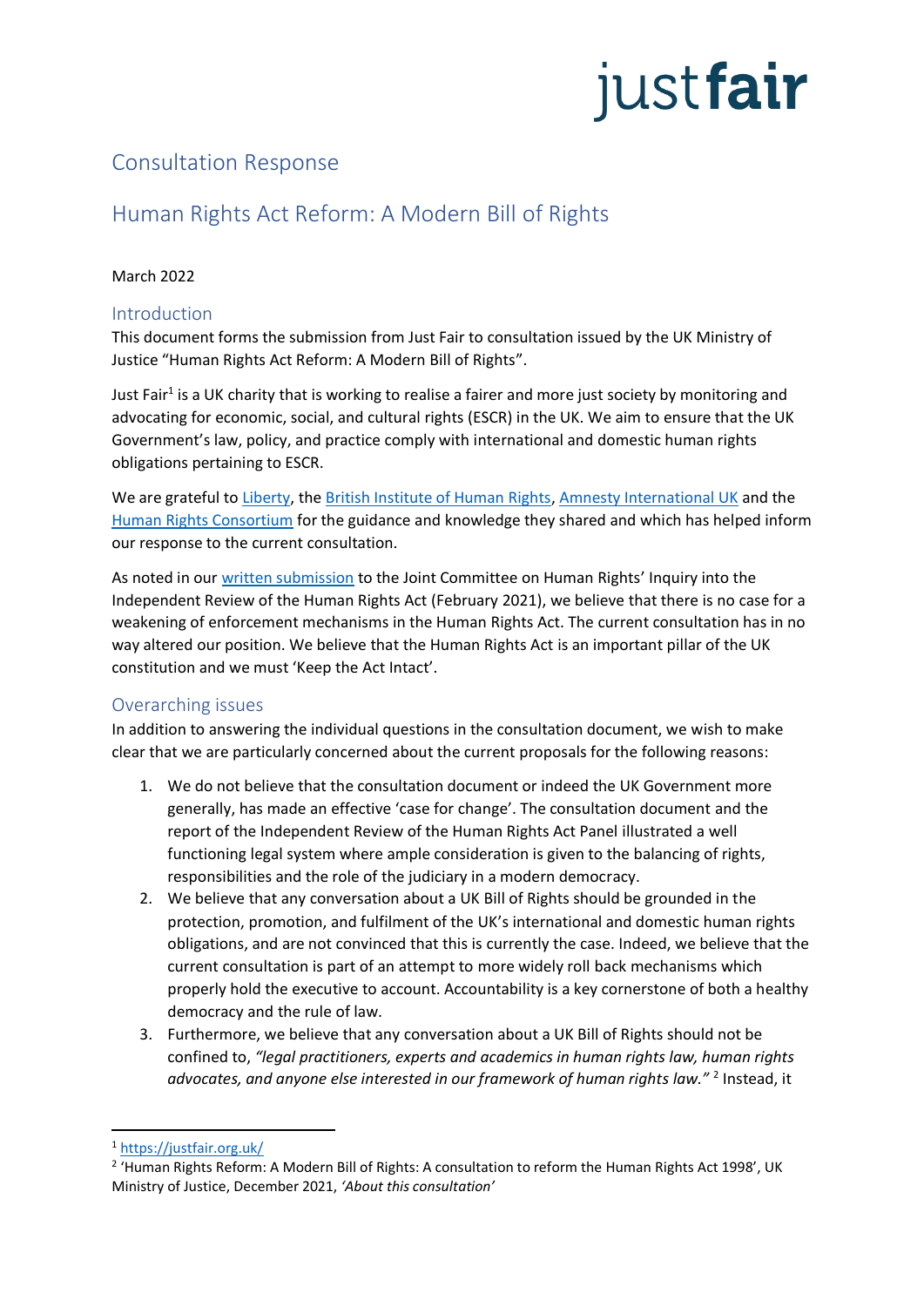needs to be underpinned by a participative model<sup>3</sup> that allows people to have a say in their Bill of Rights. As noted by Smith, the Canadian experience illustrates that the participative model of creating a Bill of Rights increases the legitimacy of the document.<sup>4</sup> The current consultation document is an intensely legal one, which focuses primarily on the minutiae of the relationship between human rights, the courts, and the executive. It fails to engage those most interested – members of the public, each of whom is a rights holder.

- 4. We are particularly concerned that the consultation is inaccessible to disabled people. A text-only 'easy read' version was released on 12 days before the original consultation deadline.<sup>5</sup> We are unaware of any version that includes images or is accessible to people who have BSL as their first language. In addition, there is no flexibility in terms of the medium through which people can respond (for example sending audio responses). The UK Government must do better, including by ensuring that all members of our society can have their say on an equal basis.
- 5. The devolved administrations are on their own distinctive paths with relation to the incorporation of human rights. To slightly adapt the wording of the 2012 report of the Commission on a Bill of Rights, $6$  we are acutely aware of the sensitivities attached to discussion of a UK Bill of Rights in the context of Northern Ireland (and Scotland and Wales) and consider that this current process should not interfere with these developments in any way and that no conclusions made should be interpreted or used in such a way as to interfere in, or delay these important national processes.
- 6. Implications for the future of the Human Rights Act reach beyond UK shores. While we continue to position ourselves as a world leader in human rights, the eyes of the world rightly remain upon us in terms of how we realise rights domestically. Previous attempts to alter or undermine the Human Rights Act have resulted in UN human rights bodies and other member states sending words of caution.<sup>7</sup> This current process is likely to garner similar warnings.

- "Ensure that any legislation passed in lieu of the Human Rights Act 1998 were such legislation to be passed — is aimed at strengthening the status of international human rights, including the provisions of the [Covenant,](https://www.ohchr.org/en/professionalinterest/pages/ccpr.aspx) in the domestic legal order, and provide effective protection of those rights across all jurisdictions." [Human Rights Committee,](https://www.ohchr.org/en/hrbodies/ccpr/pages/ccprindex.aspx) August 2015
- "The Committee recommends that the State party undertake a broad public consultation on its plan to repeal the Human Rights Act 1998 as well as on the proposal for a new bill of rights. It also recommends that the State party take all necessary measures to ensure that any new legislation in this regard is aimed at enhancing the status of human rights, including economic, social and cultural rights, in the domestic legal order and that it provide effective protection of those rights across all jurisdictions of the State party." [Committee on Economic, Social and Cultural Rights,](https://www.ohchr.org/en/hrbodies/cescr/pages/cescrindex.aspx) July 2016
- "The Committee is concerned that the proposal to replace the Human Rights Act of 1998 with a new British Bill of Rights may lead to decreased levels of human rights protection in the State party, which would negatively affect the situation of individuals protected under article 1 of the Convention…The Committee recommends that the State party undertake meaningful and broad public consultation on

<sup>&</sup>lt;sup>3</sup> ['Developing a Bill of Rights for the UK: Executive summary'](https://www.equalityhumanrights.com/sites/default/files/research-report-51-developing-a-bill-of-rights-summary.pdf), Alice Donald, with the assistance of Philip Leach and Andrew Puddephatt, 2010, p. 2

<sup>4</sup> Smith, A., 'Bills of Rights as Process: The Canadian Experience', *International Journal of Law in Context*, *3*(4), 343-372.

<sup>&</sup>lt;sup>5</sup> See this letter from Liberty on 28 February which we were a signatory to[: Liberty-open-letter-to-the-Lord-](https://www.libertyhumanrights.org.uk/wp-content/uploads/2022/03/Liberty-open-letter-to-the-Lord-Chancellor-Feb-22.pdf)[Chancellor-Feb-22.pdf \(libertyhumanrights.org.uk\)](https://www.libertyhumanrights.org.uk/wp-content/uploads/2022/03/Liberty-open-letter-to-the-Lord-Chancellor-Feb-22.pdf)

<sup>6</sup> 'A UK Bill of Rights? The Choice Before Us', Commission on a Bill of Rights, December 2012, Volume 1, para 75  $7$  Over the past number of years, multiple UN Human Rights bodies have expressed concern about the future of the UK's Human Rights Act including: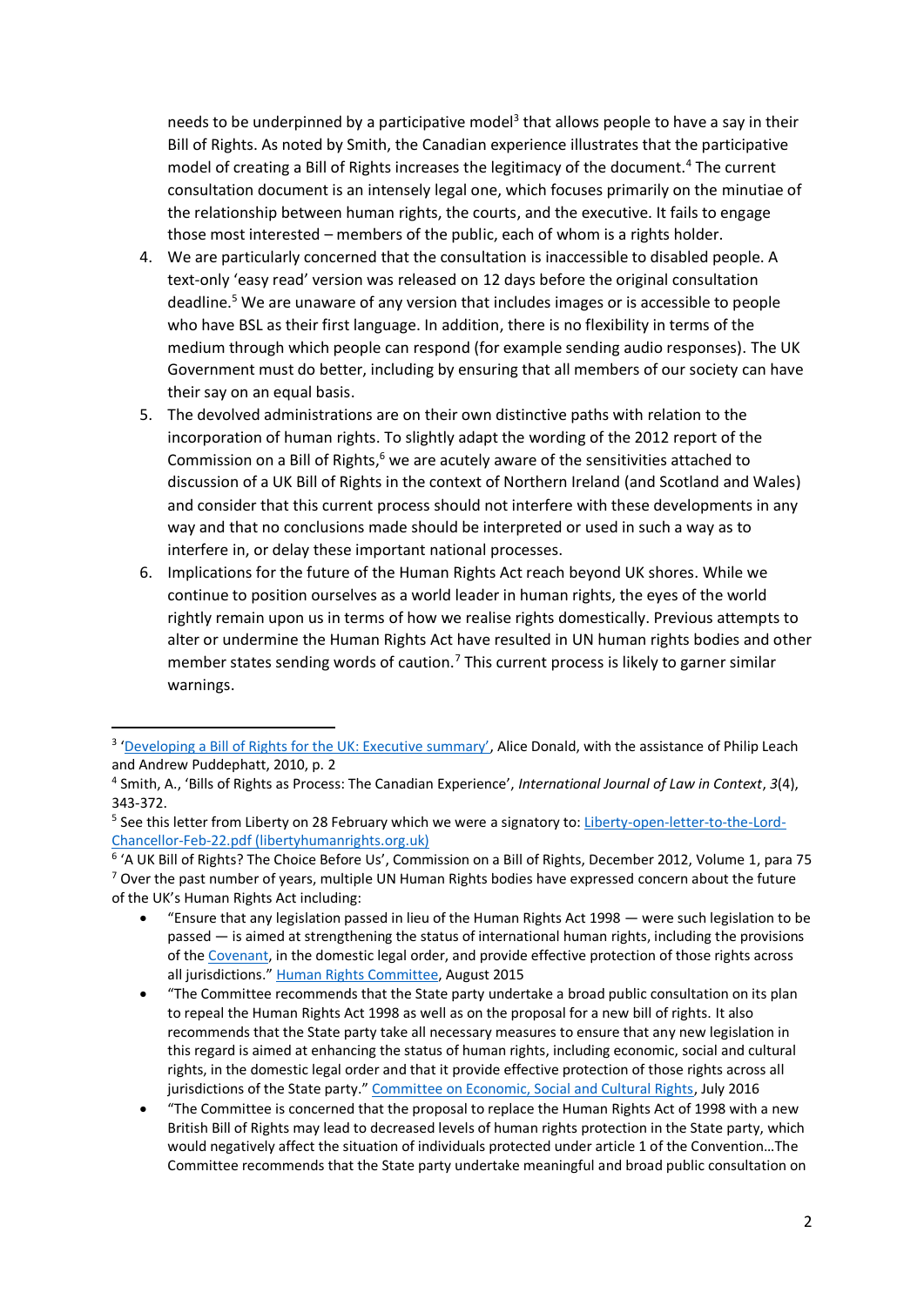#### Consultation Questions

Question 1: We believe that the domestic courts should be able to draw on a wide range of law when reaching decisions on human rights issues. We would welcome your thoughts on the illustrative draft clauses found after paragraph 4 of Appendix 2, as a means of achieving this.

We believe that this question as presented is not clear in terms of the far-reaching implications of the proposals. In essence the draft clauses seek to move away from the current language in Section 2 of the Human Rights Act and would result in a weakening of the link between domestic UK courts and the European Court of Human Rights, going far beyond the proposals of the Independent Review of the Human Rights Act.

Currently S.2 requires the UK courts to "take into account" (but does not bind them to) the case law of the European Court. We do not believe that the UK Government has made a convincing case for why this sophisticated balance of legal interpretation, independence and precedent should be altered. Further, we believe that these proposals would frustrate the UK Government's expressed aim to, "strengthen the role of the UK Supreme Court"<sup>8</sup> by potentially increasing the number of applications to the European Court of Human Rights, as individuals find it increasingly difficult to realise their rights at home (as noted by Liberty).

#### Question 2: The Bill of Rights will make clear that the UK Supreme Court is the ultimate judicial arbiter of our laws in the implementation of human rights. How can the Bill of Rights best achieve this with greater certainty and authority than the current position?

Again, we wish to register our concern that this question and its intention are not clear, and indeed potentially misleading. If this question refers to the idea of codification of issues which fall outside the competence of UK courts (as we believe it does), then we would remind the UK Government of the Independent Human Rights Act Review's (IHRAR) conclusion, $9$  which was to reject such codification on the basis that prescriptive legislation would risk leading to satellite litigation and that general guidance would be unlikely to be helpful. The IHRAR conclusion that the UK courts have developed and applied an approach which is guided by "judicial restraint" and that there was no basis for departing from it seems a sensible position to us..

#### Question 3: Should the qualified right to jury trial be recognised in the Bill of Rights? Please provide reasons.

We are not opposed in principle to the right to trial by jury being recognised in a Bill of Rights; however, any provision for such a right must be substantive and effective. Without a draft clause, we

its proposal to revise its human rights legislation and ensure that any changes to the current human rights framework strengthens the protection of human rights, and in particular the rights of individuals protected under article 1 of the Convention." [Committee on the Elimination of Racial](https://www.ohchr.org/en/hrbodies/cerd/pages/cerdindex.aspx)  [Discrimination,](https://www.ohchr.org/en/hrbodies/cerd/pages/cerdindex.aspx) August 2016

<sup>•</sup> "Make sure that, in case the proposals for a British Bill of Rights are realized, the current level of human rights protection provided by the Human Rights Act of 1998 is maintained and improved." [Universal Periodic Review,](https://www.ohchr.org/en/hrbodies/upr/pages/uprmain.aspx) May 2017, recommendation by Ukraine to the UK

<sup>8</sup> 'Human Rights Reform: A Modern Bill of Rights: A consultation to reform the Human Rights Act 1998', UK Ministry of Justice, December 2021, para 9

<sup>&</sup>lt;sup>9</sup> 'The Independent Human Rights Act Review *[Panel Report](https://assets.publishing.service.gov.uk/government/uploads/system/uploads/attachment_data/file/1040525/ihrar-final-report.pdf)'*, December 2021, p. 131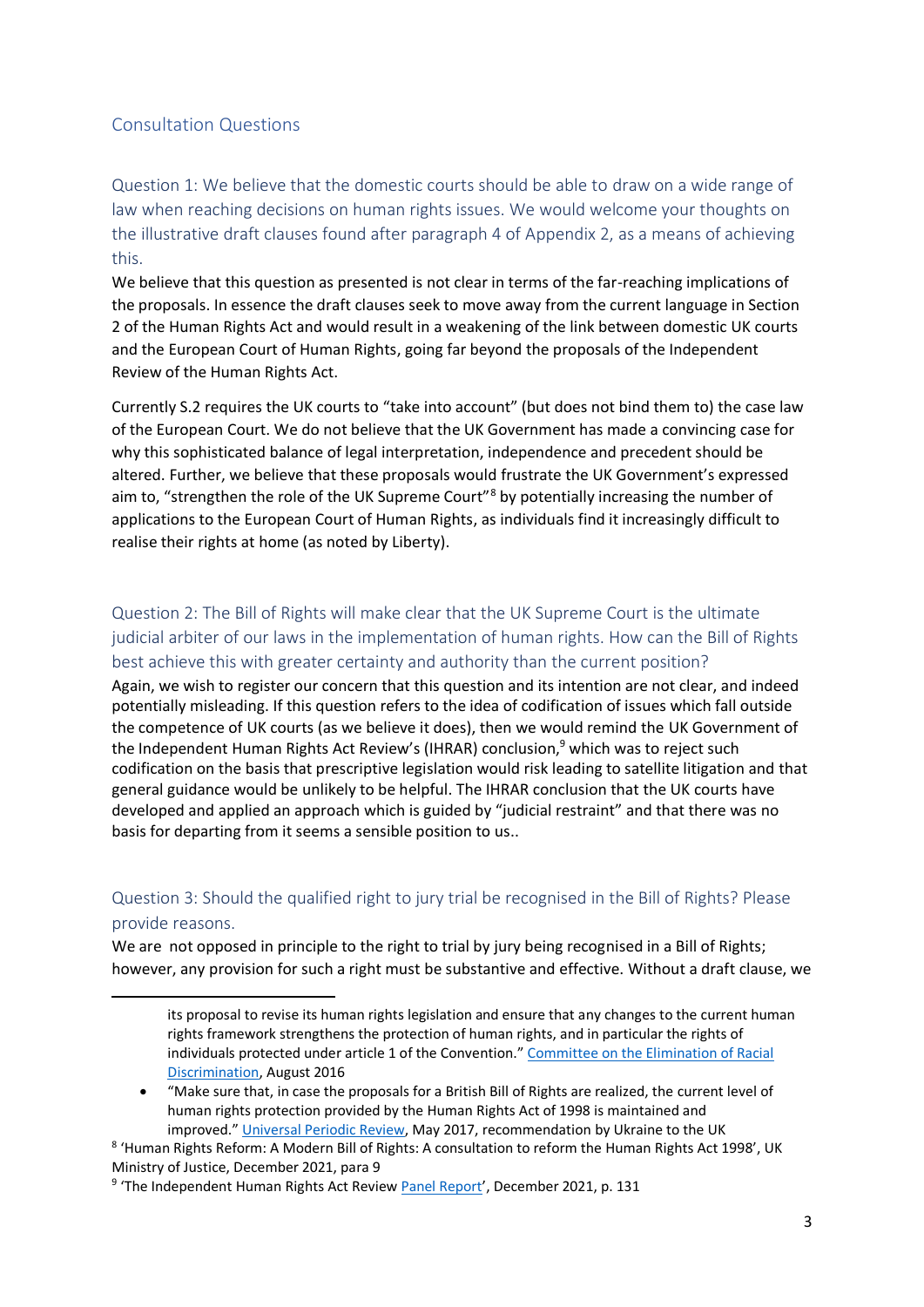are unable to assess whether the proposal for such a right would meet this threshold. Indeed, we share the concern of Liberty that the right proposed in this question risks being "symbolism without substance", and if the qualification(s) for this right resemble those in the Human Rights Act, then this might actually make it easier for the UK Government to interfere with it.

# Question 4: How could the current position under section 12 of the Human Rights Act be amended to limit interference with the press and other publishers through injunctions or other relief?

At the outset, we wish to express our concern that the following section was not considered by the IHRAR and so we have lacked the evidence base that we had for other issues. This lack of context again illustrates what we believe is a wrong-handed approach to consulting upon and drafting Bills of Rights.

This lack of an evidence base further concerns us when the consultation document makes the unevidenced claim that, *"Section 12(4) has not had any real effect on the way such issues have been determined by the courts."<sup>10</sup>* This has not been our experience. Section 12 of the Human Rights Act was created specifically in recognition of the importance of the right to freedom of expression and in particular the freedom to publish.

We are also concerned that the proposal is vague; for example, there is the potential for enormous variation of what constitutes 'interference', and 'the press and other publishers'. While the proposal may have been drafted with an intention to address a specific issue, the rule of unintended consequences means that a whole range of other issues may be impacted. As noted by Liberty, this could potentially include injunctions to stop foreign states from harassing journalists who have themselves sought relief from blackmailers/harassers.<sup>11</sup>

Question 5: The government is considering how it might confine the scope for interference with Article 10 to limited and exceptional circumstances, taking into account the considerations above. To this end, how could clearer guidance be given to the courts about the utmost importance attached to Article 10? What guidance could we derive from other international models for protecting freedom of speech?

It is important to recall that Article 10 (the right to freedom of expression) is a qualified rather than an absolute right. This means that it can be restricted, but only if it meets a strict test; that is if this restriction is prescribed by law, necessary, and proportionate to achieving one of a set of legitimate aims, including protecting national security, preventing disorder or claims, and protecting the rights and reputations of others.

When there is a conflict between freedom of expression and respect for (say) an individual's privacy, neither takes precedence over the other. Instead, the court undertakes "the ultimate balancing act"<sup>12</sup>: starting with an "intense focus on the comparative importance of the specific rights being claimed in the individual case is necessary", $^{13}$  taking into account the justifications for interfering

<sup>&</sup>lt;sup>10</sup> 'Human Rights Reform: A Modern Bill of Rights: A consultation to reform the Human Rights Act 1998', UK Ministry of Justice, December 2021, para 213

<sup>11</sup> Davies v Carter [2021] EWHC 3021 (QB).

 $12$  Re S (FC) (a child) (Appellant) [2004] UKHL 47 para. 17

<sup>13</sup> *Ibid.*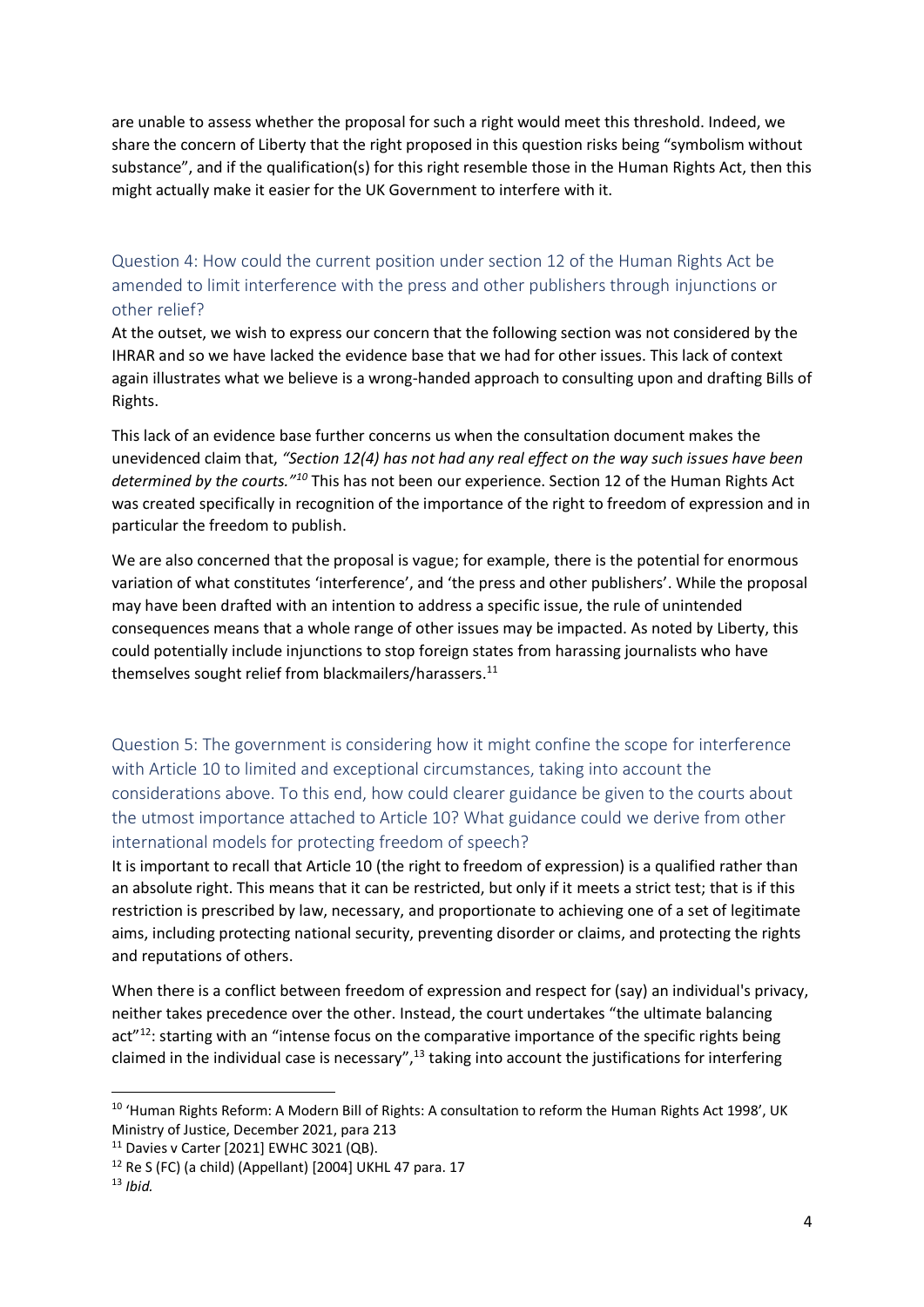with or restricting each right; and applying the proportionality test to each. We believe that this sophisticated exercise is working well and should not be interfered with. Further, we agree with Liberty that it is unlikely that it will be possible to legislate for such a balancing exercise that is inescapably fact-specific and we are concerned that to do so would be to tie the hands of judges inappropriately.

# Question 6: What further steps could be taken in the Bill of Rights to provide stronger protection for journalists' sources?

We find ourselves somewhat confused by this question. This is chiefly because we would agree with the general academic consensus $14$  that very particular issues are best suited to specific pieces of legislation, rather than to bills of rights, which by their nature tend to deal with broader issues and categories of persons. Further, the consultation document gives no indication of what 'protection' the UK Government is considering, nor what the definition of a 'journalist' would be.

#### Question 7: Are there any other steps that the Bill of Rights could take to strengthen the protection for freedom of expression?

We would again reiterate our concern that the current consultation document is not the best forum for taking views on what a new Bill of Rights should contain. Best practice suggests that moving towards a truly participative model of creating bills of rights can increase both the public sense of ownership of, and thus the legitimacy and effectiveness of bills of rights.

Some proactive steps that the UK Government could take to strengthen the protection for freedom of expression outside of a UK Bill of Rights would be to:

- Withdraw the Police, Crime, Sentencing and Courts Bill which represents a significant attack on the right to protest.
- Rethink proposed reforms to the Official Secrets Acts (OSA), including by following the recommendation of the Law Commission to introduce a public interest defence.
- Redraft the Online Safety Bill. The current draft defines a vague and loose new category of "harmful content" that could be subject to unprecedented forms of regulation. Other measures in the current draft (including the erosion of end-to-end encryption) could have a chilling effect on freedom of expression and of privacy.

Question 8: Do you consider that a condition that individuals must have suffered a 'significant disadvantage' to bring a claim under the Bill of Rights, as part of a permission stage for such claims, would be an effective way of making sure that courts focus on genuine human rights matters? Please provide reasons.

The Universal Declaration of Human Rights is the foundation of international human rights law. The first lines of its preamble read,

*"Whereas recognition of the inherent dignity and of the equal and inalienable rights of all members of the human family is the foundation of freedom, justice and peace in the world."*

<sup>&</sup>lt;sup>14</sup> See for example: 'Constitutionalising Equality: The South African Experience' Smith, (Vol 9, Issue 4, 2008), International journal of Discrimination and the Law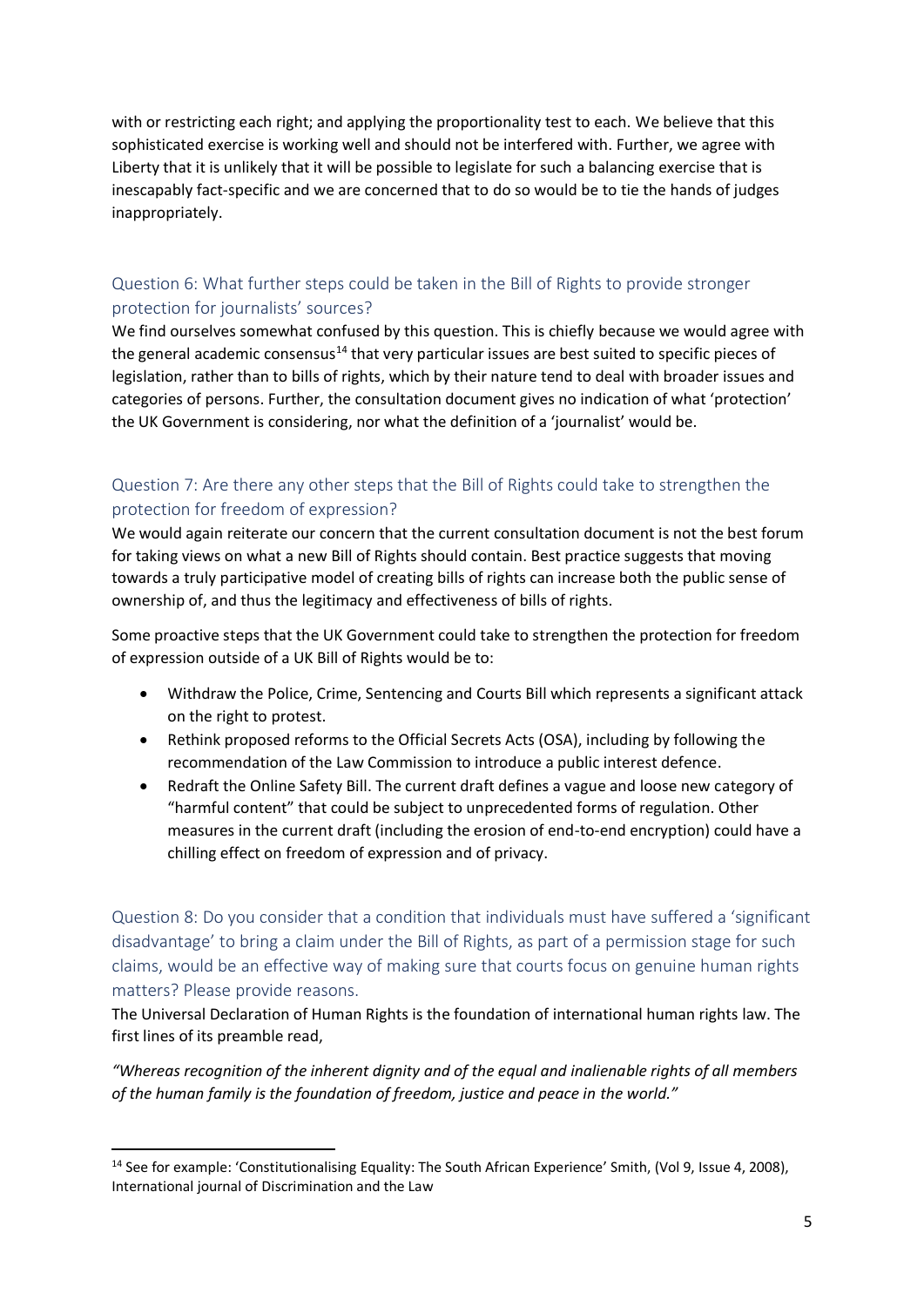It is not for governments to place barriers in the way of the realisation of human rights, indeed this is diametrically opposed to their role to 'respect, protect and fulfil' rights. It is the proper role of governments to work progressively to remove barriers to rights to ensure that they are realised in the small places close to home. The UK has taken great strides to remove barriers through the introduction of the Human Rights Act, which meant that not only did people not have to go to the European Court of Human Rights to realise their rights, but that often they would not have to go to court at all as public bodies became better equipped in understanding the benefits of the Human Rights Act as a tool for decision-making.

We reject the idea that there should be a 'permission stage' as this would be a regressive step in the realisation of rights, creating a new barrier for people seeking to access courts to realise their rights. For many people bringing claims of human rights abuse, the step of taking legal action is already onerous. We think particularly of previous claimants under the Human Rights Act, including people with [protected characteristics,](https://www.bihr.org.uk/john-and-marys-story) [experiencing domestic violence](https://www.bihr.org.uk/yolandes-story) and those who were [terminally ill.](https://www.lawcentreni.org/news/mothers-courage-and-determination-to-make-it-better-for-others-with-terminal-illness) We believe adding further impediments is cruel and unjust particularly as there is no other area of law where it is necessary to reach a threshold as high as 'significant disadvantage' in order to bring a claim.

Furthermore, we reject the framing of 'genuine human rights matters' in this question and we do not think the current consultation document has provided evidence of frivolous or spurious claims which are causing problems for the courts. As the Government is aware, defendants can already apply to 'strike out' a claim if the claimant has failed to show reasonable grounds for bringing it. We believe an appropriate balance is already being struck by UK courts and see no case for any addition of a permission stage.

Question 9: Should the permission stage include an 'overriding public importance' second limb for exceptional cases that fail to meet the 'significant disadvantage' threshold, but where there is a highly compelling reason for the case to be heard nonetheless? Please provide reasons.

As noted above we reject the idea of a permission stage and believe it would represent a regression in the realisation of rights in the UK. The proposal in this question would in no way go far enough to ameliorate the impact of the introduction of a permission stage. The proposal fails to recognise that our human rights framework in the UK came into existence in order to ensure that people in our society, particularly those who are most marginalised, can challenge the State for abuses of power. This is the foundation of the European human rights system. As our friends at [René Cassin](https://www.renecassin.org/) write,

*"The European human rights framework emerged to counter the destruction of fundamental human rights during World War II and prevent a repetition of events such as the Holocaust. The European Convention on Human Rights, and through it the Human Rights Act, is a direct result of the Holocaust. Those who were murdered included Jews, Romanis, Poles, communists, homosexuals, Jehovah's Witnesses and mentally and physically disabled people. Worryingly, reducing the rights of minorities is reflected in the proposed Bill of Rights."*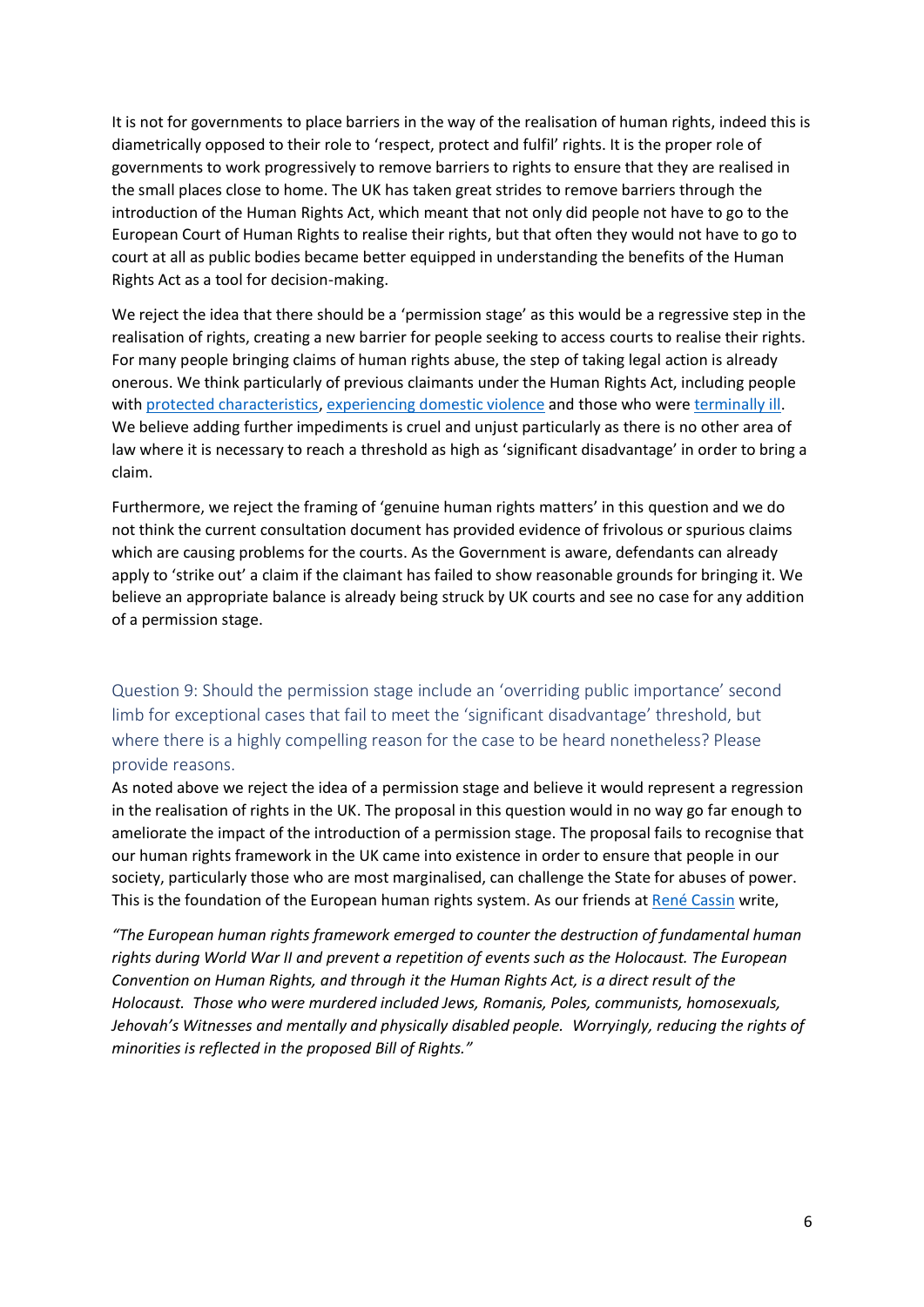#### Question 10: How else could the government best ensure that the courts can focus on genuine human rights abuses?

We again reject the framing of this question. While we agree that it would be desirable to reduce human rights-based claims, we would want this reduction to be as a result of rights being better realised in the first instance so that people did not have to rely upon the judicial system to assert their rights. Any reduction in human rights claims should not be because the UK Government places greater barriers in the way of access to justice.

We believe that a reduction in the number of human rights claims made could be achieved through mechanisms outside of the purview of courts. Better education and enhanced legislative scrutiny are two clear examples.

*"An effective programme of civic and constitutional education in schools, universities and adult education… with a focus on questions about human rights, the balance to be struck between such rights, and individual responsibilities,"* was a key recommendation of the IHRAR Panel Report.<sup>15</sup> We would suggest that this education be extended to public authorities so that they better understand how the Human Rights Act can be used as an effective decision making mechanism and are better equipped, more confident and empowered to resolve human rights concerns as they arise so that courts become a matter of last resort.

We would further recommend that if the UK Government wishes to reduce the number of human rights cases that come before our courts, that it could implement new measures for more effective pre and post legislative scrutiny. An example of this was provided in the IHRAR Panel Report from a roundtable with the Law Society of Scotland, *"Ministers could be required to make a pre-legislative statement – not just confirming that legislation doesn't infringe on rights, but also where legislation contributes to advancement of rights and promoting positive obligations."<sup>16</sup>* This is similar to the proposal by the Joint Committee on Human Rights in 2008 for "reasoned statements of incompatibility".<sup>17</sup> The report recommended;

*"To enhance democratic scrutiny of the compatibility of a Government measure with any Bill of rights, the Bill could require Ministers to provide full statements of compatibility, containing the reasons for the Minister's view that a measure is compatible with the Bill of Rights. It could also extend its application to Government amendments to Bills and to other legislative measures such as statutory instruments and Orders in Council."<sup>18</sup>*

Another area that could be considered would be to amend the Ministerial Code to require Ministers, when exercising their functions, to pay due regard to the rights contained within the ECHR.<sup>19</sup>

As will be looked at below, another recommendation of the IHRAR was to examine how the role of the Joint Committee on Human Rights (JCHR) could be enhanced – this suggestion is another way in which human rights issues could be dealt with before they reach a litigation stage.

<sup>&</sup>lt;sup>15</sup> 'The Independent Human Rights Act Review [Panel Report](https://assets.publishing.service.gov.uk/government/uploads/system/uploads/attachment_data/file/1040525/ihrar-final-report.pdf)', December 2021, p.21

<sup>16</sup> Ibid., p.528

<sup>&</sup>lt;sup>17</sup> Joint Committee on Human Rights, '[A Bill of Rights for the UK?](https://publications.parliament.uk/pa/jt200708/jtselect/jtrights/165/165i.pdf)' Twenty-ninth Report of Session 2007-08, p.62

<sup>18</sup> *Ibid,* p.63

<sup>&</sup>lt;sup>19</sup> '[Economic And Social Rights in Northern Ireland: Models of Enforceability](http://www.humanrightsconsortium.org/wp-content/uploads/2020/11/ESR-in-NI-Models-of-Enforceability-Report.pdf),' November 2020, C. McCrudden

K. Boyle, B. Dickson, C. Harvey, K. McNeilly and L. Moffett, p.15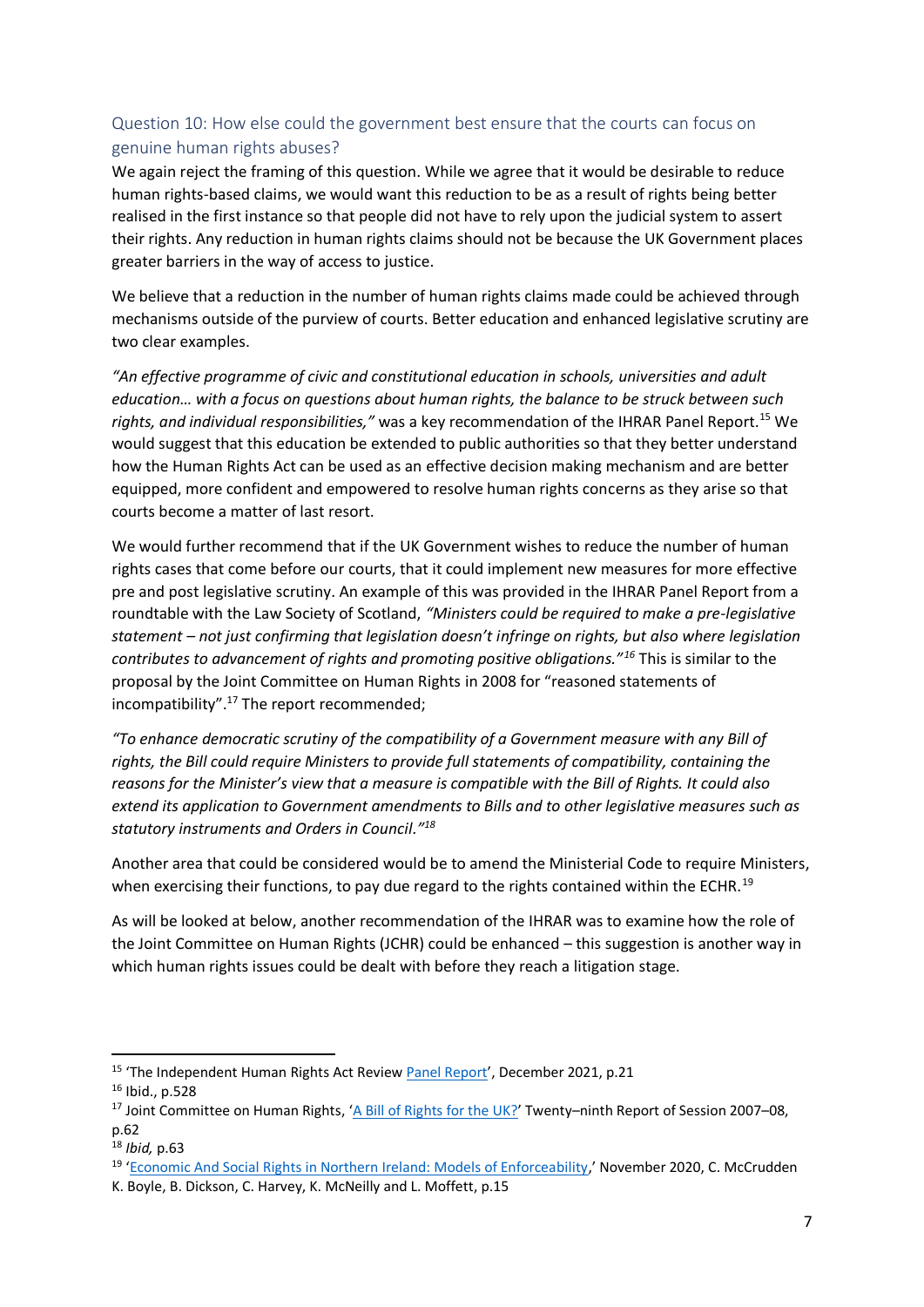In terms of giving a greater role to Parliament, another proposal worth consideration would be to introduce a timetable for the UK Government to respond to Parliament following a declaration of incompatibility. As recommended in the 2008 JCHR report,

*"However, the Bill of Rights could seek to enhance Parliament's role following a declaration of incompatibility by requiring the Government to bring forward a formal response to Parliament within a defined timetable and to initiate a debate on its response, to guarantee Parliament the opportunity to express its view." 20*

Question 11: How can the Bill of Rights address the imposition and expansion of positive obligations to prevent public service priorities from being impacted by costly human rights litigation? Please provide reasons.

We are deeply concerned about the potential implication of this question. As noted by Professor Colm O'Cinneide, positive obligations "are integral to the development of international human rights law over the last fifty years and are not specific to the ECHR."<sup>21</sup> Indeed all rights potentially give rise to positive obligations, not just those within ECHR. We are particularly concerned that this framing of positive obligations as being in any way an 'imposition' rather than a core part of the realisation of rights could be misconstrued in terms of the UK's commitment to key pieces of international human rights treaties where positive obligations are a central tenet, including recent UN human rights treaties such as the [Convention on the Rights of the Child](https://www.ohchr.org/en/professionalinterest/pages/crc.aspx) and the [Convention on the Rights of](https://www.ohchr.org/EN/HRBodies/CRPD/Pages/ConventionRightsPersonsWithDisabilities.aspx#4)  [Persons with Disabilities.](https://www.ohchr.org/EN/HRBodies/CRPD/Pages/ConventionRightsPersonsWithDisabilities.aspx#4) The UK has long prided itself as being a leader in terms of human rights internationally, and it is within reason to assume that the eyes of the world are watching intently to see how we realise rights within our own borders.

Contrary to the assertion in the current consultation document that positive obligations "creat[e] uncertainty as to the scope of the government's (and other public authorities') legal duties, thereby fettering the way it can make operational decisions, determine policy in the wider public interest, and allocate finite taxpayer's resources", we believe that courts in the UK and the European Court of Human Rights already carefully consider the needs of public authorities when interpreting positive obligations. Further, as Liberty highlights, judges have stressed that serious failures are required before a breach is established (Osman)<sup>22</sup> and the courts recognise that public authorities face competing objectives when meeting their positive obligations.

As Liberty also notes, undermining positive obligations will have a much wider impact than, for example, removing Osman warnings. In practice, positive obligations have been important in:

<sup>&</sup>lt;sup>20</sup> Joint Committee on Human Rights, '[A Bill of Rights for the UK?](https://publications.parliament.uk/pa/jt200708/jtselect/jtrights/165/165i.pdf)' Twenty–ninth Report of Session 2007–08, p.63

<sup>&</sup>lt;sup>21</sup> Colm O'Cinneide Having its (Strasbourg) Cake, and Eating It: The UK Government's Proposals for a New 'Bill of Rights', *Völkerrechtsblog,* 26.01.2022, doi: [10.17176/20220126-180053-0.](https://doi.org/10.17176/20220126-180053-0)

<sup>&</sup>lt;sup>22</sup> "For the court, and bearing in mind the difficulties of policing modern societies, the unpredictability of human conduct and the operational choices which must be made in terms of priorities and resources, such an obligation must be interpreted in a way which does not impose an impossible or disproportionate burden on the authorities. Accordingly, not every claimed risk to life can entail for the authorities a Convention requirement to take operational measures to prevent that risk from materialising. Another relevant consideration is the need to ensure that the police exercise their powers to control and prevent crime in a manner which fully respects the due process and other guarantees which legitimately place restraints on the scope of their action to investigate crime and bring offenders to justice, including the guarantees contained in articles 5 and 8 of the Convention." Osman v United Kingdom - 23452/94 [1998] ECHR 101 [116].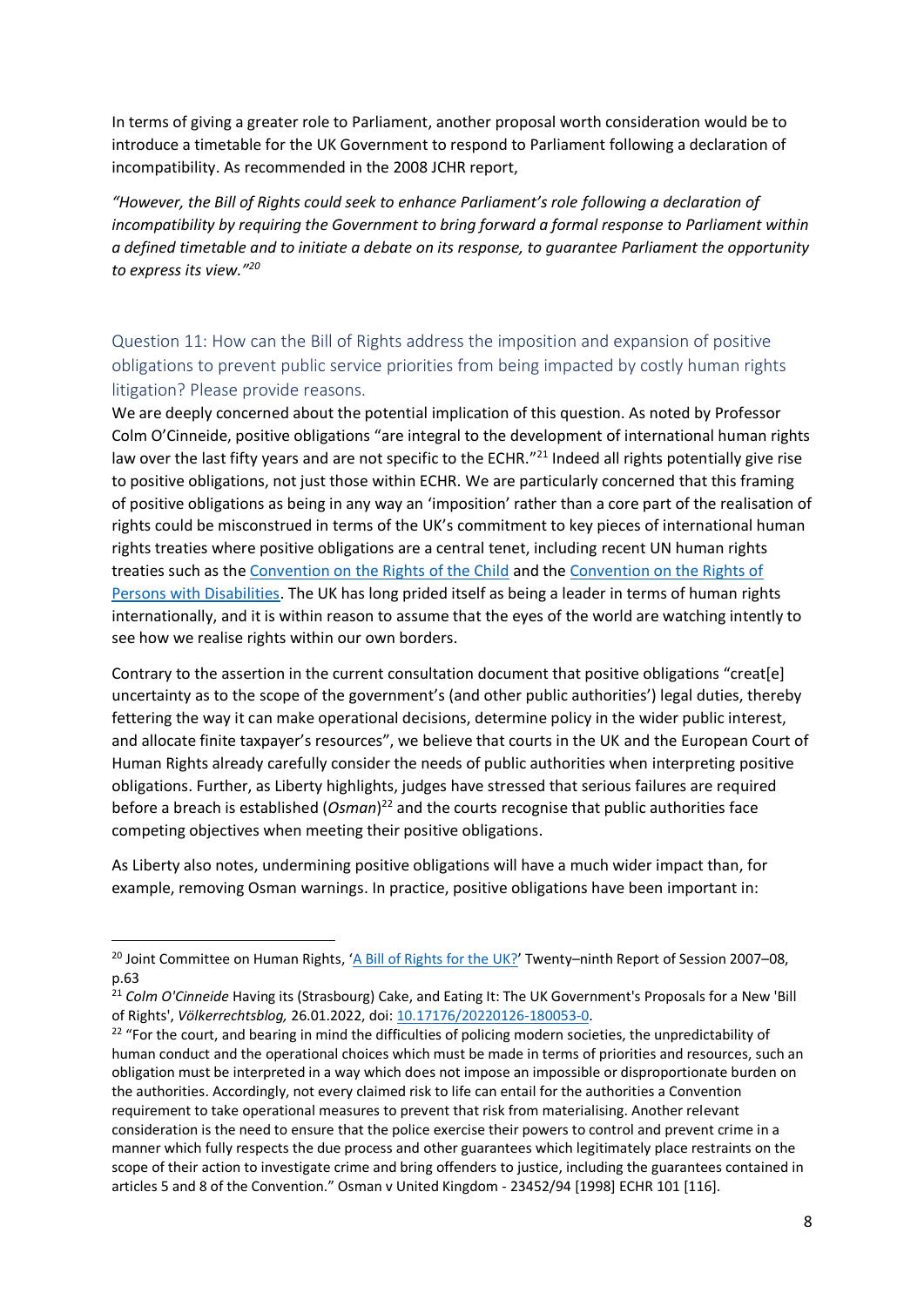- Enabling bereaved families and loved ones to seek justice for their loved ones: including enabling the families of the 97 people who died in the Hillsborough disaster to establish that their loved ones had been unlawfully killed as a result of failings by the police and ambulance services.<sup>23</sup>
- **•** Ensuring that detained children are treated with humanity and dignity<sup>24</sup>
- Holding the police to account over failures to tackle violence against women and girls  $(VAWG)^{25}$

Question 12: We would welcome your views on the options for section 3.

Option 1: Repeal section 3 and do not replace it.

Option 2: Repeal section 3 and replace it with a provision that where there is ambiguity, legislation should be construed compatibly with the rights in the Bill of Rights, but only where such interpretation can be done in a manner that is consistent with the wording and overriding purpose of the legislation.

We would welcome comments on the above options, and the illustrative clauses in Appendix 2.

Currently Section 3 of the Human Rights Act gives UK courts the power to interpret primary legislation in a way which is compatible with the Convention rights, insofar as it is possible to do so without stretching the meaning so far that it goes against the intention of the legislation. This clause is another clear example of the sophisticated way in which the three branches of government in the UK have worked together to realise rights while protecting UK legal and constitutional traditions, in this case, the doctrine of Parliamentary Sovereignty.

As noted in the IHRAR Panel Report,

*"there has been no real evidence to suggest the UK Courts have adopted an approach that arguably misuses section 3 and the intention underpinning it. On the contrary, judicial restraint could properly be said have been exercised in the use of section 3; not least demonstrated by the number of times it has been used to interpret legislation."<sup>26</sup>* 

We are therefore unclear on what basis the current consultation makes the proposals above, both of which would limit the power of the UK courts to interpret legislation and weaken the effectiveness of the Bill of Rights. We believe that the balance that has been achieved in the use of Section 3 powers strikes an unproblematic balance for the UK constitutional structure.

<sup>&</sup>lt;sup>23</sup> David Conn, Hillsborough inquests jury rules 96 victims were unlawfully killed, The Guardian, 26 April 2016, [https://www.theguardian.com/uk-news/2016/apr/26/hillsborough-inquests-jury-says-96-victims-were](https://www.theguardian.com/uk-news/2016/apr/26/hillsborough-inquests-jury-says-96-victims-were-unlawfully-killed)[unlawfully-killed](https://www.theguardian.com/uk-news/2016/apr/26/hillsborough-inquests-jury-says-96-victims-were-unlawfully-killed)

<sup>&</sup>lt;sup>24</sup> The Queen (On the Application of the Howard League for Penal Reform) v The Secretary of State for the Home Department v Department of Health [2002] EWHC 2497 (Admin)

<sup>&</sup>lt;sup>25</sup> Commissioner of Police of the Metropolis (Appellant) v DSD and another (Respondents) [2018] UKSC 11 (The 'Worboys' case) <https://www.supremecourt.uk/cases/docs/uksc-2015-0166-judgment.pdf>

<sup>&</sup>lt;sup>26</sup> 'The Independent Human Rights Act Review *[Panel Report](https://assets.publishing.service.gov.uk/government/uploads/system/uploads/attachment_data/file/1040525/ihrar-final-report.pdf)'*, December 2021, p.213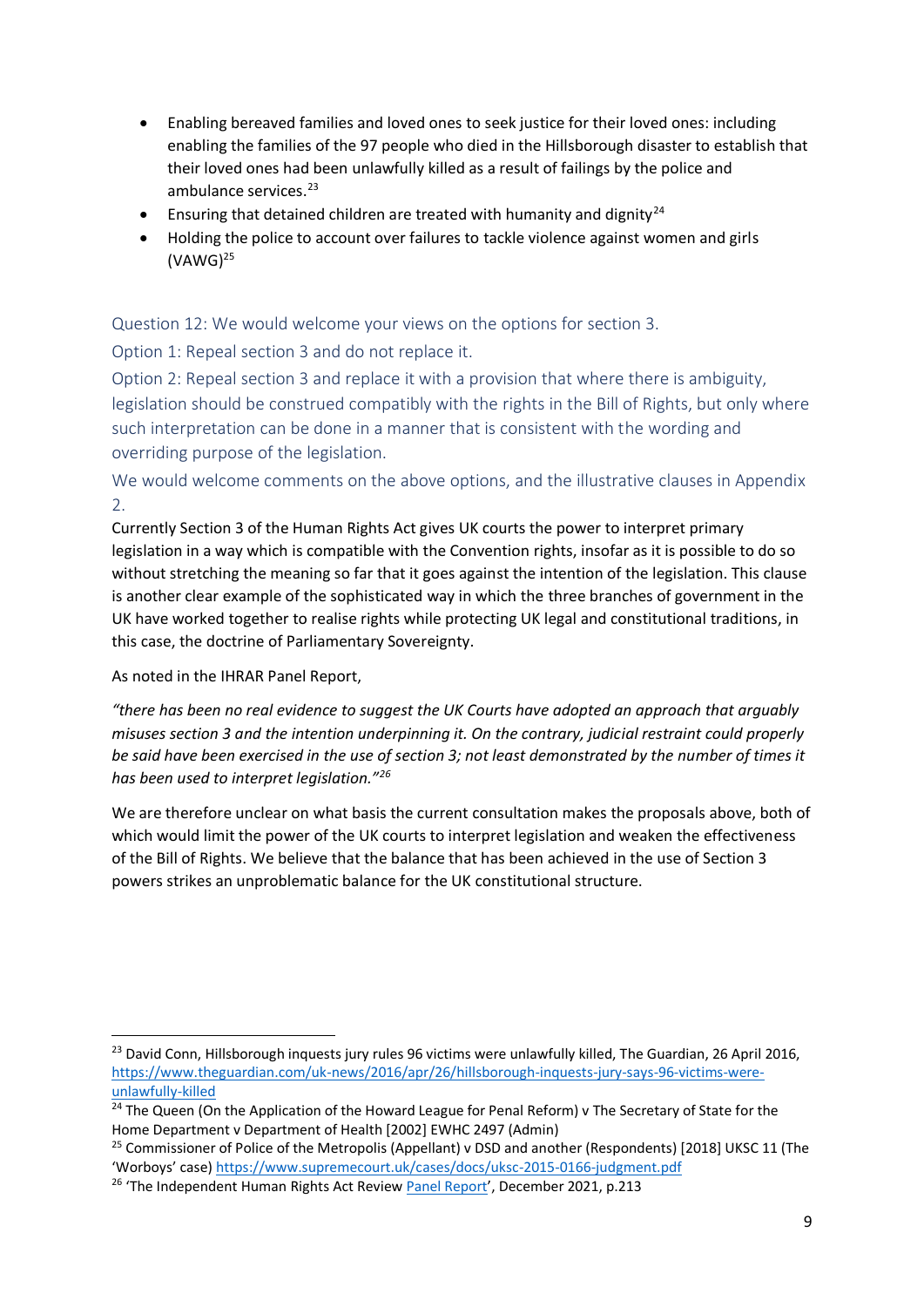#### Question 13: How could Parliament's role in engaging with, and scrutinising, section 3 judgments be enhanced?

The IHRAR panel suggested the following in their report,

#### *"Another means of facilitating Parliament taking a properly more robust approach to rights protection would be through considering how the role of the JCHR could be enhanced."<sup>27</sup>*

We suggest that this could be an interesting area for examination in order to enhance the role of Parliament in the engagement with and scrutiny of issues pertaining to human rights. As an absolute minimum, the JCHR should continue to be properly resourced to perform its vital function of scrutinising every UK Government Bill for its compatibility with human rights, including adequate provision of dedicated legal advice.

Another method considered by the IHRAR is the creation of a new database, which is considered in the question below.

# Question 14: Should a new database be created to record all judgments that rely on section 3 in interpreting legislation?

The IHRAR panel stated the following,

*"We recommend that the Courts, Government and Parliament, particularly through the JCHR, work together to put in place a system, i.e., a database, for identifying superior court<sup>28</sup> judgments across the UK that rely upon section 3 of the HRA to interpret legislation compatibility with Convention rights."<sup>29</sup>*

We agree that such a database would allow for a better analysis of the use of the interpretive power under s.3 of the Human Rights Act and would provide an evidence base if there was any need for reform. However, we do not believe that such an evidence base for reform has been provided in the current consultation, so while we welcome the establishment of a database, we would urge against any reform of s.3 until a clear case can be made for the need for any such reform.

# Question 15: Should the courts be able to make a declaration of incompatibility for all secondary legislation, as they can currently do for Acts of Parliament?

We are concerned that this question is framed in such a way that it doesn't accurately represent the proposal in the consultation document, "providing that declarations of incompatibility are also the only remedy available to courts in relation to certain secondary legislation".

This proposal would remove the ability of courts to strike down secondary legislation that is incompatible with the Convention and in doing so would undermine an important constitutional principle of the UK that secondary legislation that breaches primary legislation (such as the HRA) is unlawful and of no effect.

<sup>27</sup> Ibid., p.254

<sup>&</sup>lt;sup>28</sup> That is judgments of superior courts of record and their equivalents, i.e., the High Court of England and Wales and of Northern Ireland, the Court of Session in Scotland, the Upper Tribunal, and above. Judgments of the Employment Appeal Tribunal, Competition Appeal Tribunal and Investigatory Powers Tribunal should also be included. Limiting judgments to these Courts and Tribunals would against the exercise becoming overwhelming and unmanageable.

<sup>29</sup> *Ibid.,* p.253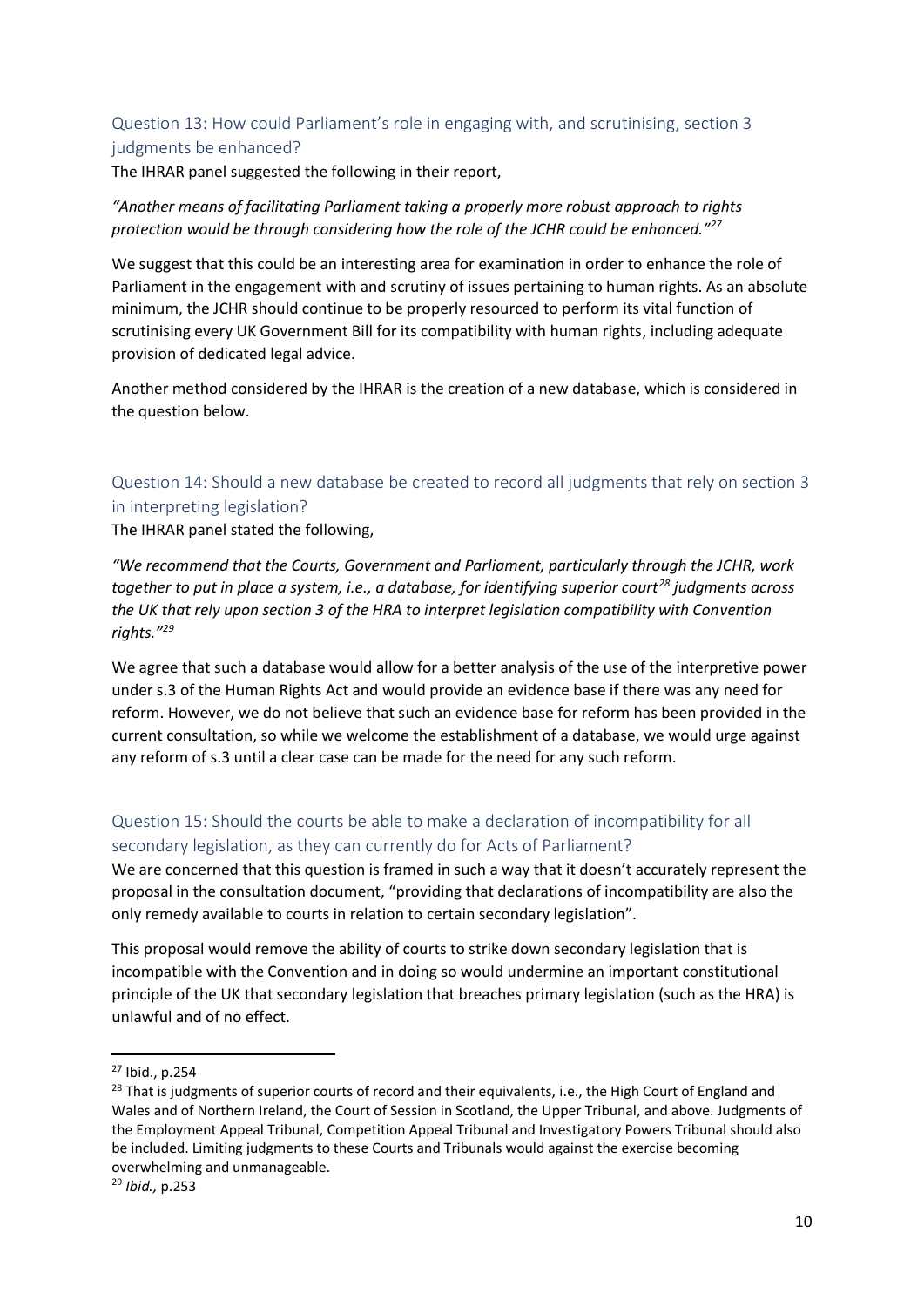Aside from this, it is unclear why such a proposal is being put forward. As noted by Liberty, UK courts are careful not to disrupt wider frameworks and policies which surround subordinate legislation, often issuing a declaration in cases where offending provisions cannot be cleanly excised. Even when secondary legislation is quashed, it remains open to the UK Government to respond by introducing new legislation to achieve the same policy goal without violating human rights. This can be done swiftly through use of remedial orders under section 10, (although the consultation paper proposes abolishing these orders).

The IHRAR considered this option in response to a Policy Exchange proposal and comprehensively rejected it on the basis that:

- 1. Courts already can make a declaration of incompatibility relating to certain subordinate legislation.
- 2. It would be offensive to constitutional norms.
- 3. It would produce problems for devolution; and
- 4. subordinate legislation is subject to less parliamentary scrutiny, making the quashing power an important safeguard.<sup>30</sup>

Question 16: Should the proposals for suspended and prospective quashing orders put forward in the Judicial Review and Courts Bill be extended to all proceedings under the Bill of Rights where secondary legislation is found to be incompatible with the Convention rights? Please provide reasons

The Judicial Review and Courts Bill is not yet law and these orders are opposed by most opposition parties. The introduction of these orders is not inevitable and this discussion of whether they should be extended is premature.

Question 17: Should the Bill of Rights contain a remedial order power? In particular, should it be: a. similar to that contained in section 10 of the Human Rights Act; b. similar to that in the Human Rights Act, but not able to be used to amend the Bill of Rights itself; c. limited only to remedial orders made under the 'urgent' procedure; or d. abolished altogether? Please provide reasons.

We would again remind the UK Government that this current consultation is very far from best practice in terms of consulting on a bill of rights and if they wish to push ahead with creating a UK Bill of Rights that they consider how they could bring about a participative model of drafting and delivery to ensure wide ownership and acceptance.

This being said, in terms of the options in the current question, we would urge option A which would retain remedial orders as they currently are. As noted by Liberty, remedial orders allow for Ministers to swiftly make simple, necessary changes to human rights-offending legislation without the need to wait for significant parliamentary time. This, along with the requirements for information on the incompatibility and reasons for using the process, provides a balance between scrutiny and speed in issuing uncontroversial corrections to human rights violations. We see no need for change.

<sup>30</sup> Ibid.*,* p. 323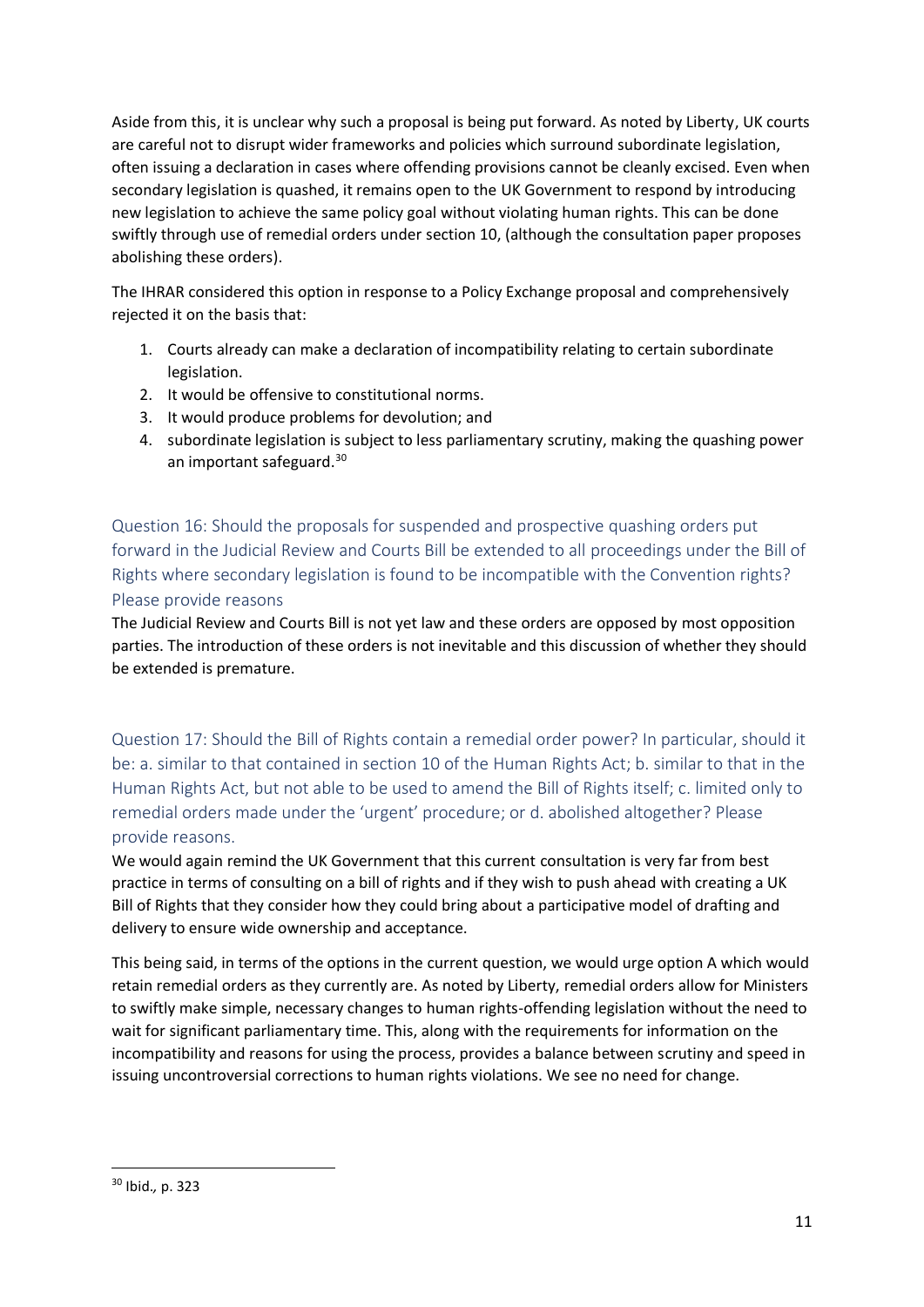#### Question 18: We would welcome your views on how you consider section 19 is operating in practice, and whether there is a case for change.

Section 19 of the Human Rights Act requires Ministers in charge of Bills in either House of Parliament to make a statement, or that, although they are unable to make a statement of compatibility, the Government nevertheless wishes the House to proceed with the Bill. As a signatory of the ECHR, this mechanism allows the UK Government to live up to its obligations.

However, this is not to say that the ministerial duty could not be enhanced. Indeed, as we noted above in question 10, enhanced pre-legislative scrutiny could help the better realisation of rights in the UK. An example of this was provided in the IHRAR Panel Report from a roundtable with the Law Society of Scotland, *"Ministers could be required to make a pre-legislative statement – not just confirming that legislation doesn't infringe on rights, but also where legislation contributes to advancement of rights and promoting positive obligations."<sup>31</sup>*

Another option, also noted in our response to question 10, the proposal by the Joint Committee on Human Rights in 2008 for "reasoned statements of incompatibility".<sup>32</sup>

# Question 19: How can the Bill of Rights best reflect the different interests, histories and legal traditions of all parts of the UK, while retaining the key principles that underlie a Bill of Rights for the whole UK?

Examining how human rights are being realised in different parts of the UK is an intricate and detailed process and we feel that relegating it to a single question suggests that the UK Government is not considering the issue in the depth that is required. As a starting point it should be borne in mind that the devolved governments and legislatures are considering ways to enhance the rights protections offered by the Human Rights Act. They are on their own journeys to better realise rights and no action should be taken by the UK Government to in anyway undermine or interfere with these processes. Rather it should be the role of the UK Government, with its duty to respect, protect and fulfil rights, to facilitate and support these advancements where possible.

We agree with Amnesty International that the UK Government should:

- Consult with the governments, legislatures, NHRIs and civil society organisations of Scotland, Wales, and Northern Ireland to reconsider these proposals and work with them to improve human rights protections, in line with international standards, in all parts of the UK.
- Engage with the Irish government as co-guarantor of the Good Friday (Belfast) Agreement
- Deliver the long-awaited Northern Ireland Bill of Rights, ensuring that these rights are supplementary to the European Convention, as provided for in the Good Friday (Belfast) Agreement.

Any amendment of the Human Rights Act necessitates a process of review between the UK and Irish governments in consultation with the Northern Ireland parties, as required by the Good Friday (Belfast) Agreement.

<sup>31</sup> Ibid., p.528

<sup>&</sup>lt;sup>32</sup> Joint Committee on Human Rights, '[A Bill of Rights for the UK?](https://publications.parliament.uk/pa/jt200708/jtselect/jtrights/165/165i.pdf)' Twenty-ninth Report of Session 2007-08, p.62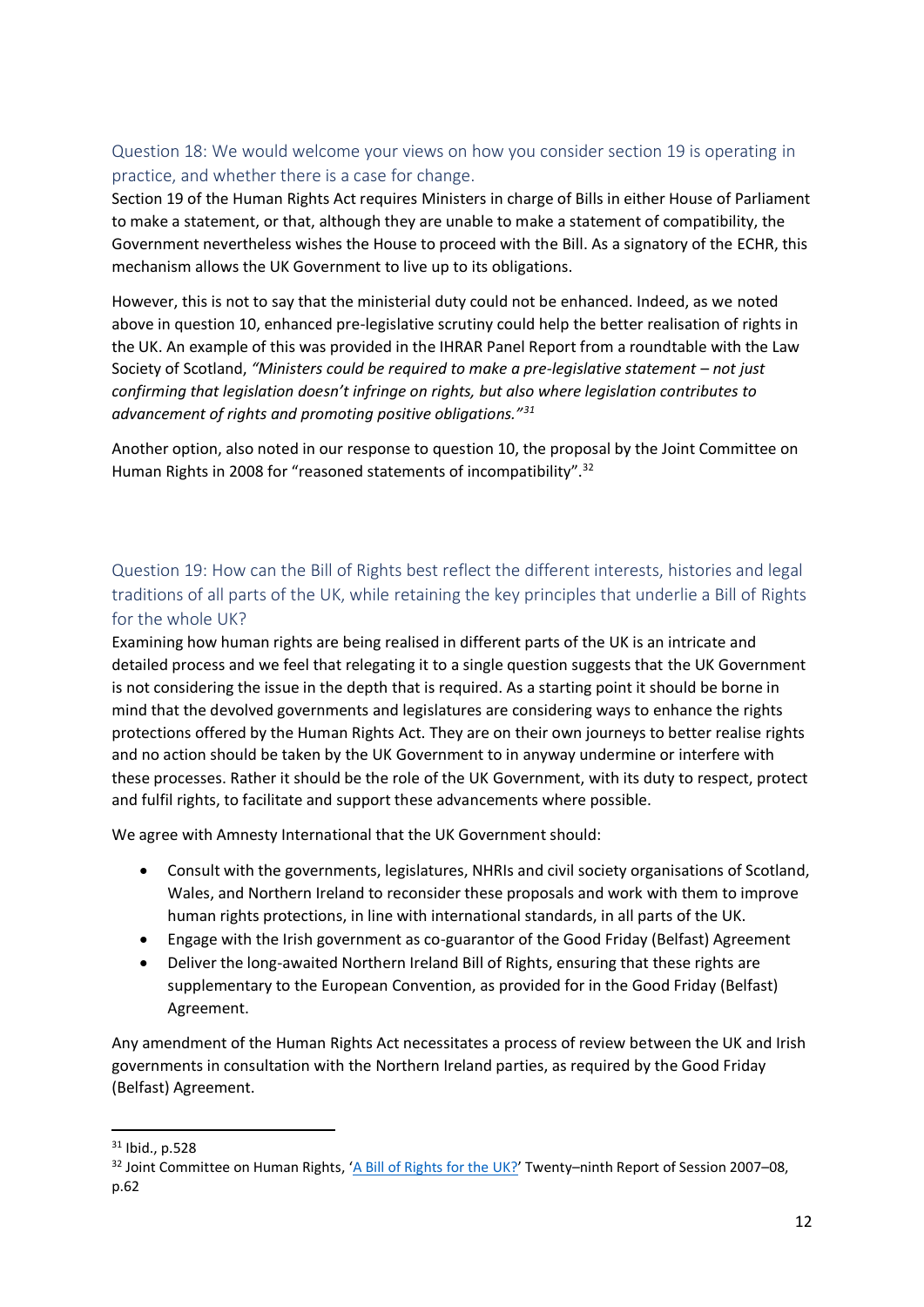#### Question 20: Should the existing definition of public authorities be maintained, or can more certainty be provided as to which bodies or functions are covered? Please provide reasons.

We do not believe that the case has been made for any alteration of the definition of public authorities. The IHRAR did not identify any problems with the definition of public authorities and the current consultation itself states that the current approach is "broadly right".

We would agree with Liberty's assessment that:

- The law is clear the UK courts have identified a set of principles which enable a body to consider whether it will be subject to the HRA and in respect of which functions. This flexible approach avoids arbitrary outcomes from 'bright-line' rules, and benefits both individuals and bodies that exercise public functions
- Increasingly fragmented privatisation means that a more prescriptive approach would be difficult if not impossible to devise.
- The Equality Act 2010 cross-refers to the definition of "public function" in the HRA for the purpose of the Public Sector Equality Duty. Amending the HRA would have knock-on effects in other areas.

Question 21: The government would like to give public authorities greater confidence to perform their functions within the bounds of human rights law. Which of the following replacement options for section 6(2) would you prefer? Please explain your reasons. Option 1: Provide that wherever public authorities are clearly giving effect to primary legislation, then they are not acting unlawfully; or Option 2: Retain the current exception, but in a way which mirrors the changes to how legislation can be interpreted discussed above for section 3.

We are again concerned that the case for the changes outlined above has not been made by the UK Government. Indeed, as the British Institute of Human Rights (BIHR) has noted; every year they work with thousands of frontline staff, management, and leaders of public authorities, and never once has the subject of the question above been raised as an issue.

We would agree with BIHR that the way section 6(2) of the Human Rights Act works currently supports staff in public authorities to navigate the complex maze of other laws in a way that upholds people's human rights. The Human Rights Act is working effectively; no change is necessary and so we would reject these proposals.

Question 22: Given the above, we would welcome your views on the most appropriate approach for addressing the issue of extraterritorial jurisdiction, including the tension between the law of armed conflict and the Convention in relation to extraterritorial armed conflict.

We agree with Liberty's assessment that restricting the extraterritorial scope of the ECHR would put the UK in conflict with the Convention, require significant other legislative change, and result in an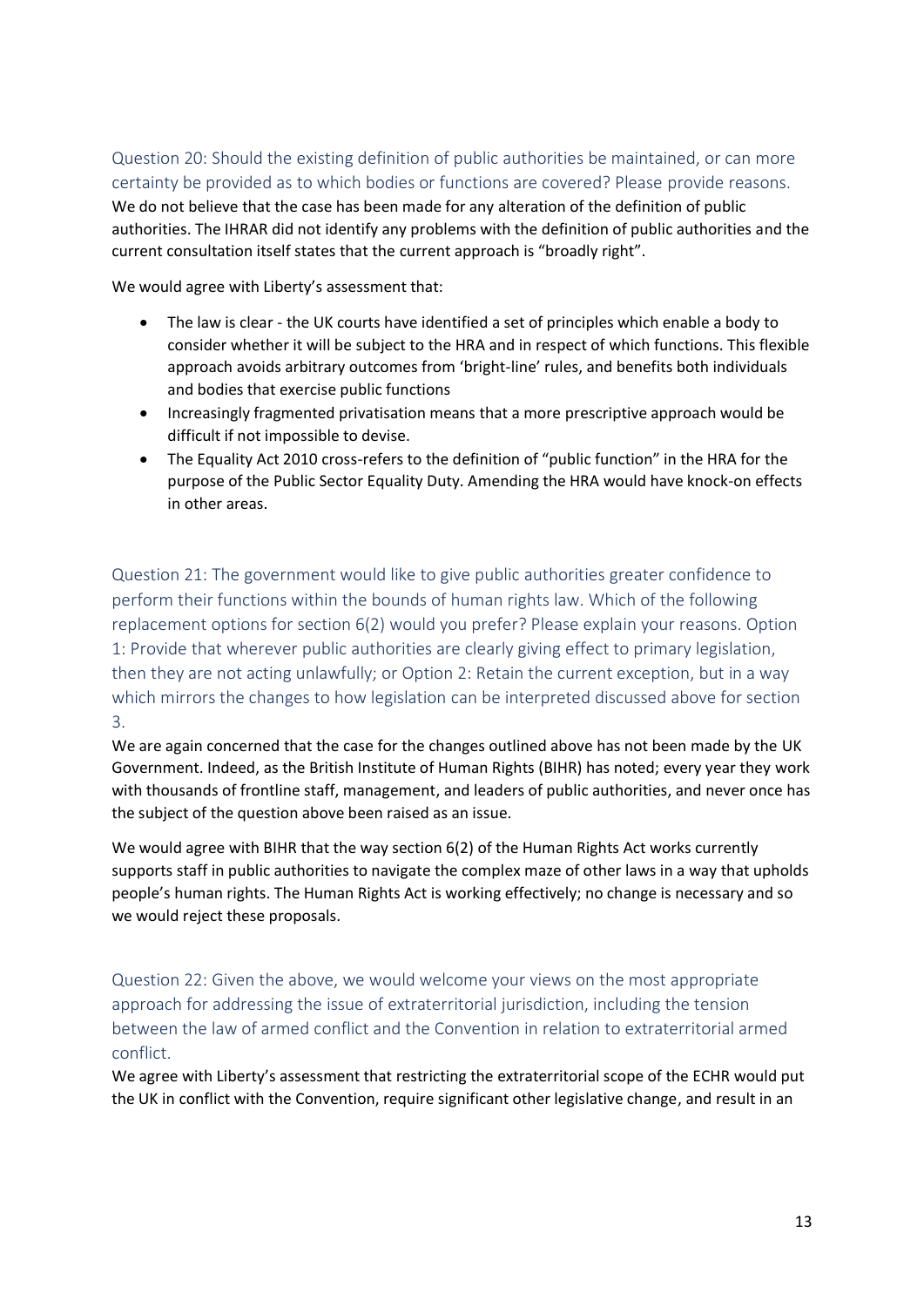#### expanded role for Strasbourg in matters of sensitive national security. The consultation document acknowledges this reality.<sup>33</sup>

Question 23: To what extent has the application of the principle of 'proportionality' given rise to problems, in practice, under the Human Rights Act? We wish to provide more guidance to the courts on how to balance qualified and limited rights. Which of the below options do you believe is the best way to achieve this? Please provide reasons.

Option 1: Clarify that when the courts are deciding whether an interference with a qualified right is 'necessary' in a 'democratic society', legislation enacted by Parliament should be given great weight, in determining what is deemed to be 'necessary'.

Option 2: Require the courts to give great weight to the expressed view of Parliament, when assessing the public interest, for the purposes of determining the compatibility of legislation, or actions by public authorities in discharging their statutory or other duties, with any right.

We would welcome your views on the above options, and the draft clauses after paragraph 10 of Appendix 2.

We reject both options. These proposals risk seriously undermining human rights protection for unpopular or marginalised groups, and others who lack sufficient influence with the majority party in Parliament at any given time. This runs contrary to the foundation of human rights – their universality. We believe the proposals to be divisive and contrary to the nature of human rights and the UK Government's duty to respect, protect and fulfil them.

Question 24: How can we make sure deportations that are in the public interest are not frustrated by human rights claims? Which of the options, below, do you believe would be the best way to achieve this objective? Please provide reasons.

Option 1: Provide that certain rights in the Bill of Rights cannot prevent the deportation of a certain category of individual, for example, based on a certain threshold such as length of imprisonment.

Option 2: Provide that certain rights can only prevent deportation where provided for in a legislative scheme expressly designed to balance the strong public interest in deportation against such rights.

Option 3: Provide that a deportation decision cannot be overturned, unless it is obviously flawed, preventing the courts from substituting their view for that of the Secretary of State. At the outset we would like it to be noted that we reject the premise of this question. Being able to claim one's most fundamental rights - including the right not to be subjected to torture or inhuman or degrading treatment or punishment or suffer a disproportionate interference with the right to private and family life (including the rights of the children of those facing deportation) - is of paramount importance.

We reject all three proposals and agree with Amnesty International that they are contrary to the UK's duties under the European Convention on Human Rights, particularly Article 13 which creates a right to an effective remedy for a breach of human rights.

<sup>&</sup>lt;sup>33</sup> 'Human Rights Reform: A Modern Bill of Rights: A consultation to reform the Human Rights Act 1998', UK Ministry of Justice, December 2021, para 280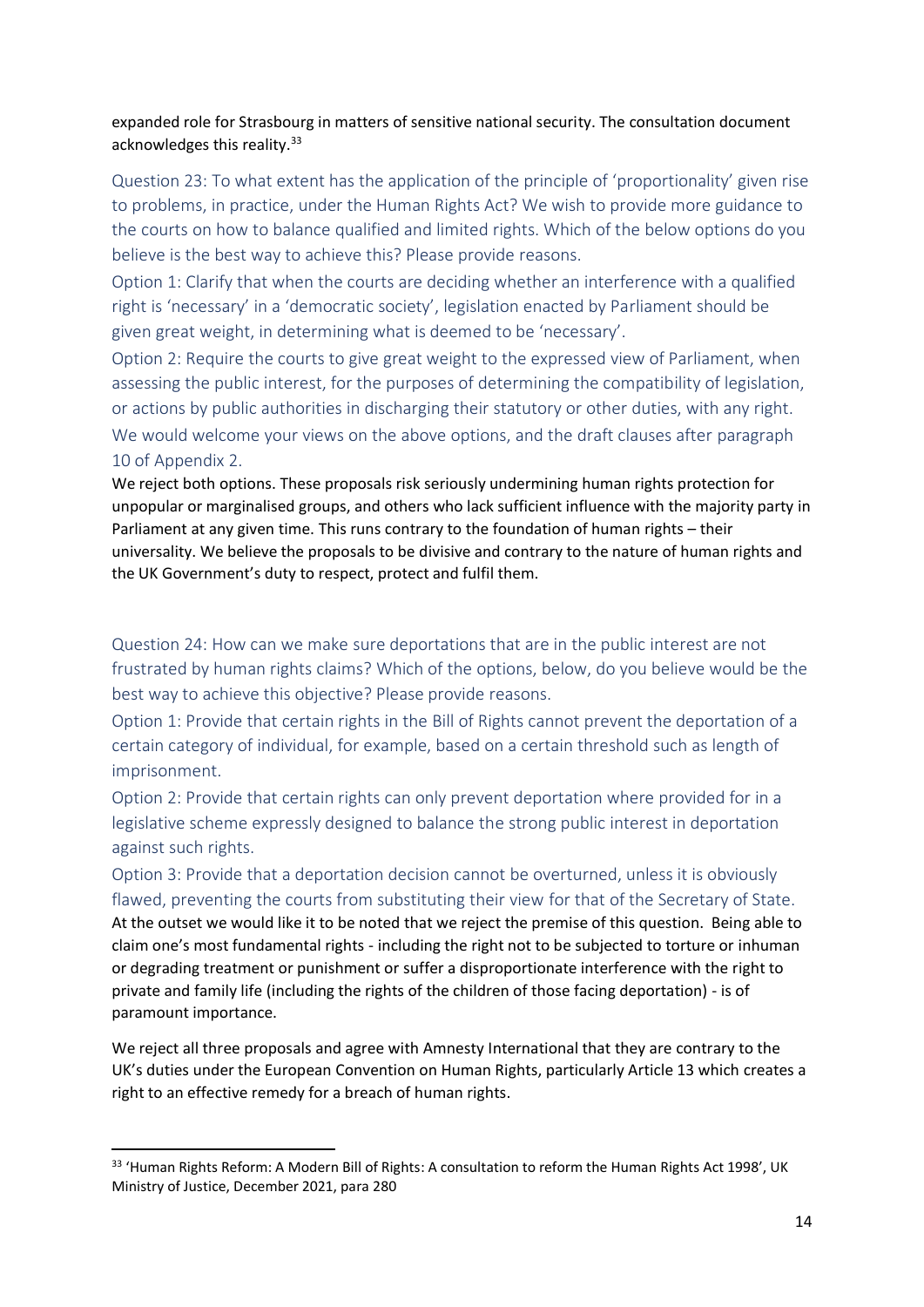Finally, as noted by BIHR, limiting the scope of any of our human rights (here, Articles 5, 6 and 8) for a "certain category of individuals" goes against the very point of human rights (not just the HRA) i.e., that they are universal and for all people. Any new Bill of Rights must also ensure universal human rights for all people, otherwise there would be a clear regression in our current protections.

Question 25: While respecting our international obligations, how could we more effectively address, at both the domestic and international levels, the impediments arising from the Convention and the Human Rights Act to tackling the challenges posed by illegal and irregular migration?

We are deeply concerned by the premise of this question and would advise the UK Government to consider carefully the implications. Upholding human rights is a key part of the fulfilment of our international obligations. As we cautioned above, the UK has long prided itself as being a leader in terms of human rights internationally, it is within reason to assume that the eyes of the world are watching intently to see how we realise rights within our own borders.

Further, we agree with Amnesty International's analysis that the question implies that people who move to the UK could be excluded from the full protection of human rights laws, by heavily curtailing independent judges' powers to adjudicate on them. This would create a situation where the law does not apply to everyone on an equal basis. Rights are universal – which means everyone has them all the time. We reject the premise of this question.

Question 26: We think the Bill of Rights could set out a number of factors in considering when damages are awarded and how much. These include: a. the impact on the provision of public services; b. the extent to which the statutory obligation had been discharged; c. the extent of the breach; and d. where the public authority was trying to give effect to the express provisions, or clear purpose, of legislation. Which of the above considerations do you think should be included? Please provide reasons.

While the question above supposes the current system for the award of damages when human rights are breached is causing problems, the UK Government has provided no evidence in their current consultation paper that this is the case. We do not believe there is a need for reform of the current system.

Further, we would agree with Liberty and BIHR that if public authorities are concerned about the potential impact of the award of a remedy on their ability to discharge their mandate, the solution is for them not to act in ways that are contrary to human rights. We have already outlined above the desirability of further education of public authorities about the Human Rights Act.

Finally, as Liberty importantly notes, where judges award damages, they are awarding compensation for a breach of an individual's human rights. It is important that there is some element of redress for individuals whose rights have been interfered with.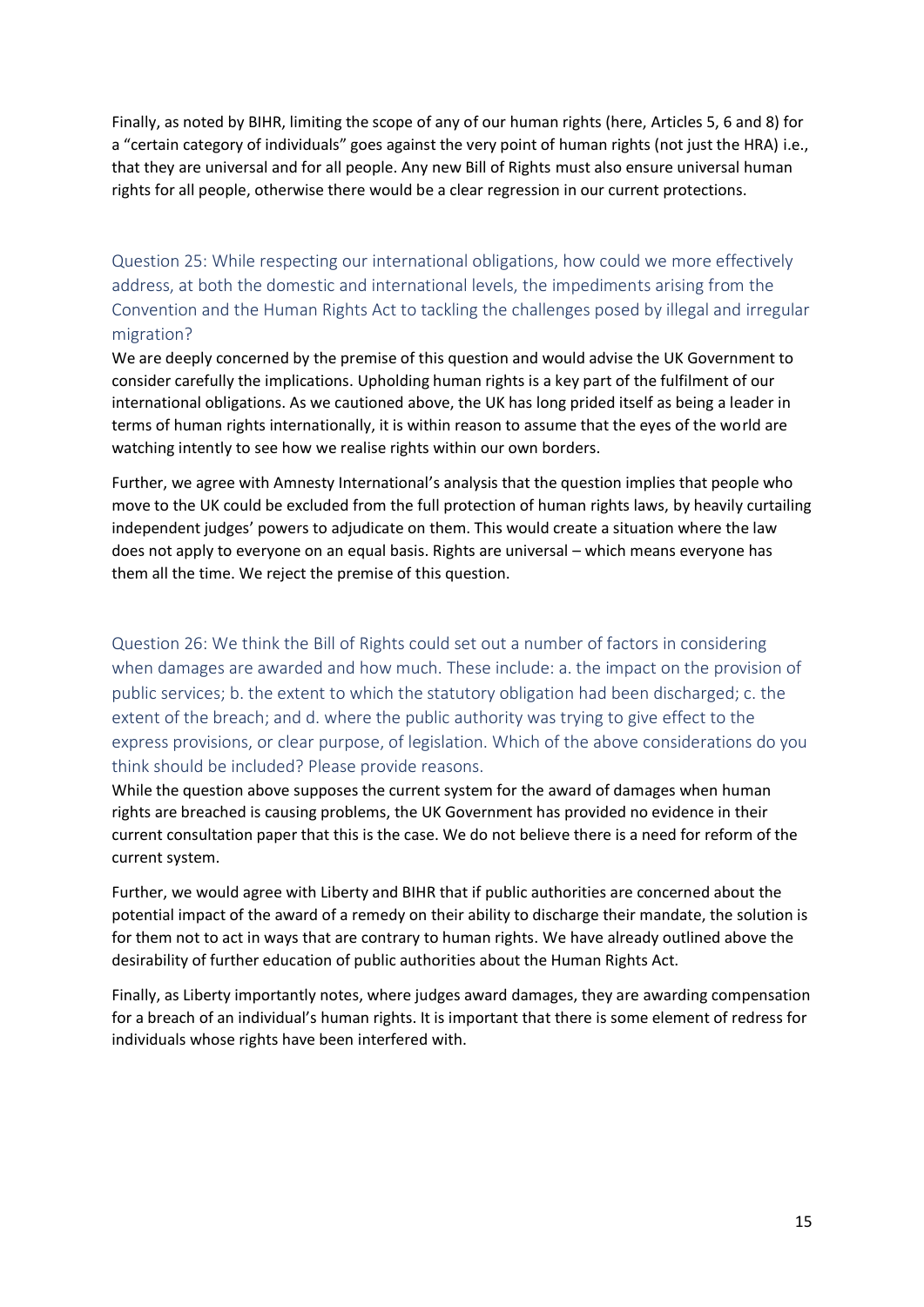Question 27: We believe that the Bill of Rights should include some mention of responsibilities and/or the conduct of claimants, and that the remedies system could be used in this respect. Which of the following options could best achieve this? Please provide reasons.

Option 1: Provide that damages may be reduced or removed on account of the applicant's conduct specifically confined to the circumstances of the claim; or Option 2: Provide that damages may be reduced in part or in full on account of the applicant's wider conduct, and whether there should be any limits, temporal or otherwise, as to the conduct to be considered.

We are again deeply concerned by the premise of this question and would again advise the UK Government to carefully consider the implications, including to its international reputation as a world leader in human rights.

Human rights are not conditional, they apply to everyone all the time, they are both inherent and universal. While some rights are not absolute and can be restricted (in clearly defined circumstances) they cannot be removed and are not relative to a person's conduct.

Question 28: We would welcome comments on the options, above, for responding to adverse Strasbourg judgments, in light of the illustrative draft clause at paragraph 11 of Appendix 2.

We repeat our caution about considering how our actions as a country in relation to human rights may be viewed by others who do not enjoy the same reputation for the protection of human rights. As highlighted by Liberty, the previous Secretary General of the Council of Europe, commenting on the situation in Azerbaijan after a series of adverse ECtHR rulings in 2014, noted that "proposals to render the binding decisions of the Strasbourg court merely advisory, if enacted, will be welcomed by regimes less committed to human rights than the UK."<sup>34</sup> Further, in 2015, shortly after pledges on the part of the Conservative Government to scrap the Human Rights Act, Russia passed a law which enables the Russian Constitutional Court to overrule judgements from the ECtHR.<sup>35</sup>

Question 29: We would like your views and any evidence or data you might hold on any potential impacts that could arise as a result of the proposed Bill of Rights. In particular: a. What do you consider to be the likely costs and benefits of the proposed Bill of Rights? Please give reasons and supply evidence as appropriate. b. What do you consider to be the equalities impacts on individuals with particular protected characteristics of each of the proposed options for reform? Please give reasons and supply evidence as appropriate. c. How might any negative impacts be mitigated? Please give reasons and supply evidence as appropriate.

As noted above on multiple occasions, we do not believe that the current consultation document is an appropriate way in which to formulate a Bill of rights. It is an intensely legalistic piece of work,

<sup>34</sup> Thorbjørn Jagland, Azerbaijan's human rights are on a knife edge. The UK must not walk away, The Guardian, 3 November 2014[, https://www.theguardian.com/commentisfree/2014/nov/03/azerbaijan-human](https://www.theguardian.com/commentisfree/2014/nov/03/azerbaijan-human-rights-uk-tory-echr)[rights-uk-tory-echr](https://www.theguardian.com/commentisfree/2014/nov/03/azerbaijan-human-rights-uk-tory-echr)

<sup>&</sup>lt;sup>35</sup> BBC News, Russia passes law to overrule European human rights court, 4 December 2015, <https://www.bbc.co.uk/news/world-europe-35007059>